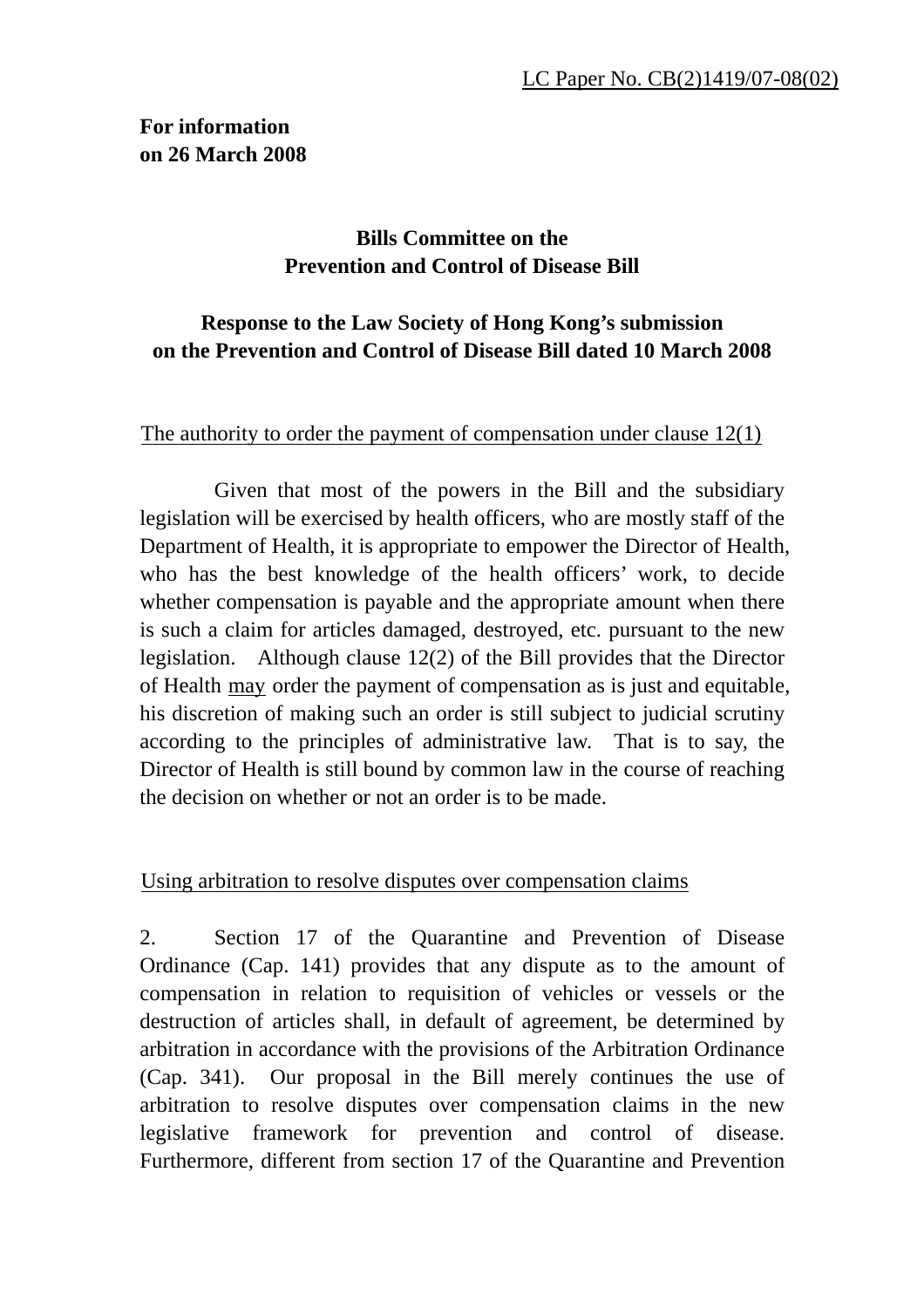of Disease Ordinance, clause 12(2) of the Bill provides that any dispute over compensation claims may be resolved or determined by arbitration. It does not preclude a claimant from bringing the case before the court or using other forms of dispute resolution. Hence, it will be up to the parties to decide whether to resort to arbitration as provided for in the Bill, having regard to the advantages and disadvantages of arbitration in any particular circumstances.

### Compensating the financial loss suffered by people isolated / quarantined

3. A person may be put under isolation / quarantine only if a health officer has reason to believe that he is a contact of or is infected with a specified infectious disease (i.e. an infectious disease specified in Schedule 1 to the Bill or a disease caused by an infectious agent specified in Schedule 2 to the Bill). The health conditions of the person under isolation / quarantine will also be continuously monitored and he will be released from isolation / quarantine as soon as a health officer considers that he is not infectious (e.g. when he is effectively treated as indicated by medical test results, or on the lapse of the incubation period for the disease concerned) or the isolation / quarantine can be replaced by medical surveillance, which is less restrictive than isolation / quarantine.

4. We cannot emphasize more the importance of immediate segregation of the person mentioned above from the general public because of the risk of spreading a specified infectious disease in the community. The person may have been infected with, or is incubating or has been exposed to the disease and is thus capable of spreading the disease to other people. While we understand the pressure experienced by people who are isolated or quarantined, we maintain the view that no compensation should be provided for financial loss suffered by such people as explained in LC Paper No. CB(2)1170/07-08(02) discussed at the Bills Committee meeting of 28 February 2008. Also, legally, a person who is lawfully placed under isolation or quarantine does not have a right to claim compensation and the Government is under no obligation to pay compensation if the health measure to which the person is subjected entails no breach of the Hong Kong Bill of Rights Ordinance (Cap. 383), whether or not the person affected is in fact infected with an